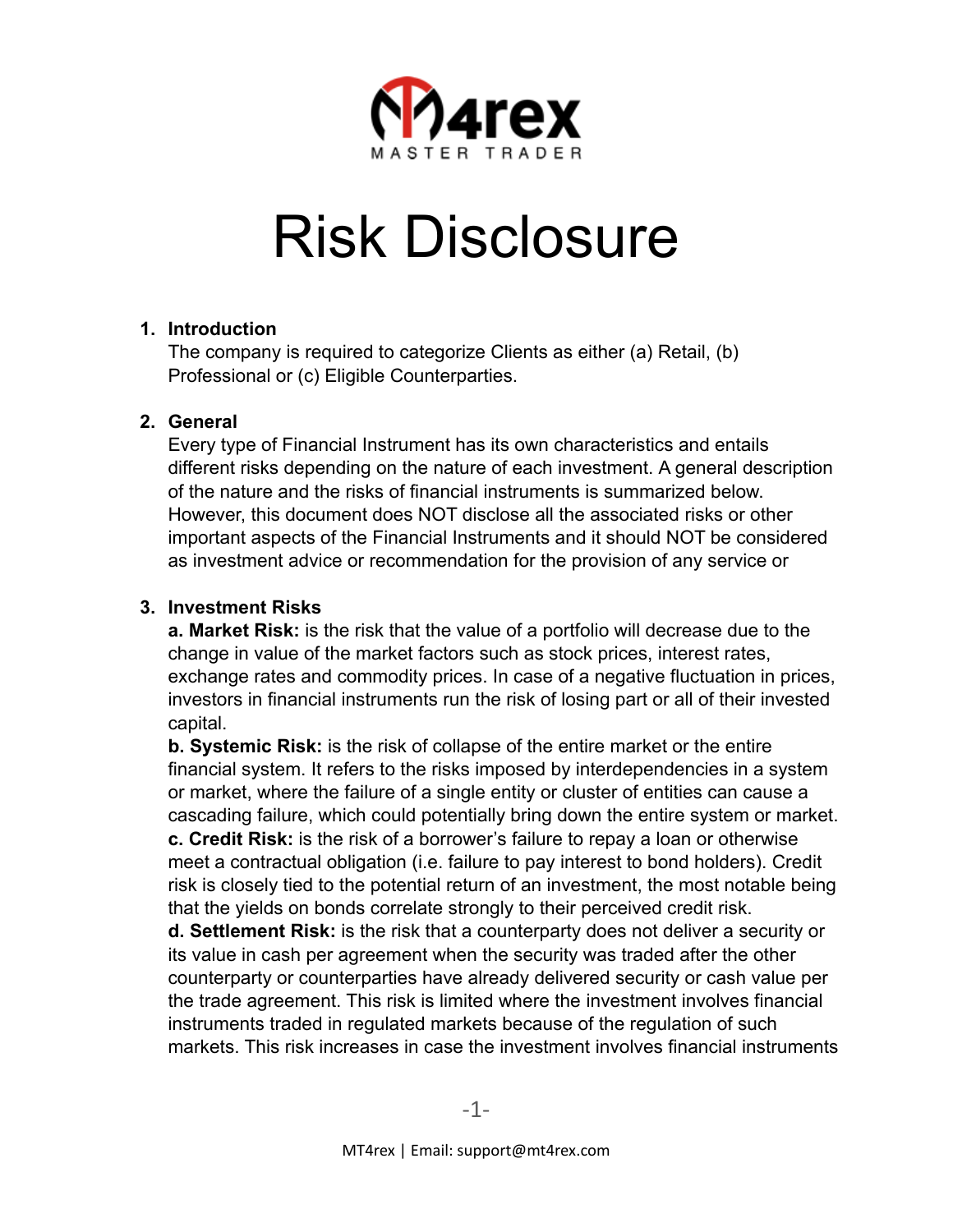

traded outside regulated markets or where their settlement takes place in different time zones or different clearing systems.

**e. Liquidity Risk:** is the risk stemming from the lack of marketability of an investment that cannot be bought or sold quickly enough to prevent or minimize a loss. Liquidity risk becomes particularly important to investors who are about to hold or currently hold an asset, since it affects their ability to trade.

**f. Operational Risk:** is the risk of business operations failing due to human error. Operational risk will change from industry to industry, and is an important consideration to make when looking at potential investment decisions. Industries with lower human interaction are likely to have lower operational risk.

**g. Political Risk:** is the risk that an investment's returns could suffer as a result of political changes or instability in a country. Instability affecting investment returns could stem from a change in government, legislative bodies, other foreign policy makers, or military control.

### **4. Financial Instruments and related Risks**

**a. Stocks/Shares:** represent ownership in the share capital of a company. Investors are exposed to all major risks mentioned in section 3 above and in particular to market risk. It must be emphasized that there are no guarantees when it comes to individual stocks. Some companies pay out dividends, but many others do not. Without dividends, an investor can make profit on a stock only through its price appreciation in the open market. On the downside, in case of the company's insolvency, the investor may lose the entire value of his investment.

**b. Warrants:** companies will often include warrants as part of a new-issue offering to entice investors into buying the new security. A warrant is like an option. It gives the holder the right but not the obligation to buy an underlying security at a certain price, quantity and future time. It is unlike an option in that a warrant is issued by a company, whereas an option is an instrument of the stock exchange. The Warrant is invariably limited in time, with the consequence that if the investor does not exercise or sell the Warrant within the pre-determined timescale, the Warrant expires with no value. Warrants provide leverage, the extent of which depends on the Warrant's exercise price relative to the price of the underlying security. Therefore, a relatively small fluctuation in the price of the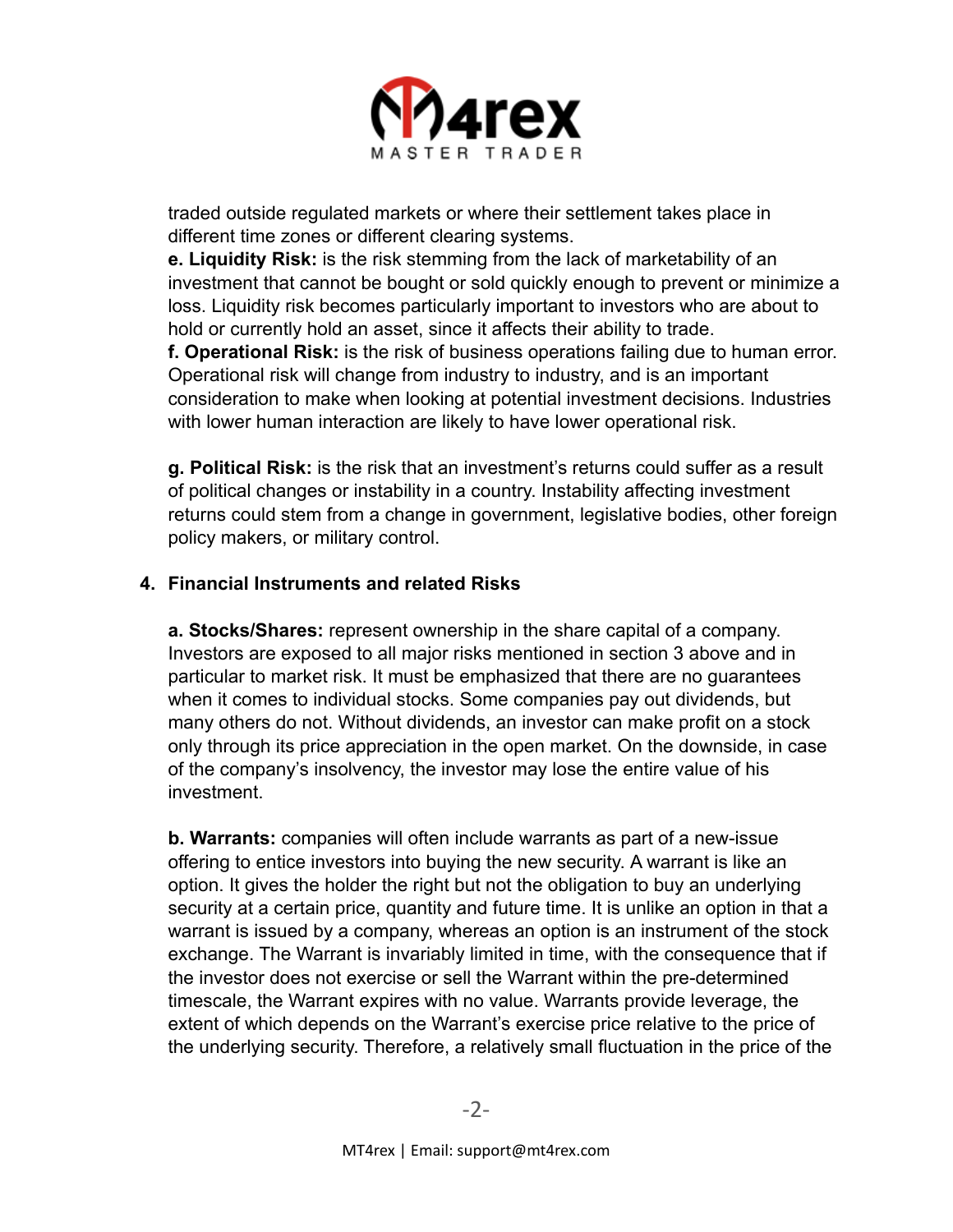

underlying security may lead to a disproportionately larger fluctuation, favourable or unfavourable, to the price of the Warrant. The price of Warrants can therefore be very volatile. Before the purchase of a Warrant, the investor must be aware that there is a risk of losing the whole amount of his investment as well as any commissions and costs incurred. Warrants are subject to all of the major risks mentioned in section 3.

**c. Rights:** a security giving stockholders entitlement to purchase new shares issued by the corporation at a predetermined price (normally less than the current market price) in proportion to the number of shares already owned. Rights are issued only for a short period of time, after which they expire. If the Right is exercised, its holder is required to pay to the issuer the exercise price. The exercise of the Right will give its holder all the rights and risks of ownership of the underlying security. Rights provide leverage, the extent of which depends on the Right's exercise price relative to the price of the underlying security. Therefore, a relatively small fluctuation in the price of the underlying security may lead to a disproportionately larger fluctuation, favourable or unfavourable, to the price of the Right. The price of Rights can therefore be very volatile. Rights are subject to all of the major risks mentioned in section 3.

**d. Fixed Income Securities/Bonds:** are debt securities that provide a return in the form of fixed periodic payments and the eventual return of principal at maturity. Bonds can be issued either by governments (government bonds) or companies (corporate bonds). In this sense, Bonds represent a form of government or corporate borrowing. The credit risk of governments, financial organisations, corporations and generally of any Bond issuer may be rated by Credit Rating Agencies. The result of these ratings constitutes a valuable guide for investors in Bonds. Bond issues of lower credit ratings tend to offer higher coupons to compensate the investors for the higher risk they assume. Some Bonds trade on recognised stock exchanges while many trade outside regulated markets (OTC). Liquidity usually differs between various types of Bonds. Bonds are subject to credit risk where the issuer of the Bond may not be financially solvent to pay to investors' interest or even the principal of the Bond. Interest rate risk is the risk where increases in interest rates may cause significant decrease in the market value of a fixed-rate Bond and where decreases in interest rates may affect the reinvestment of the coupon payments of a fixed-rate Bond. When interest rates increase, a Bond issued previously carrying lower fixed rate may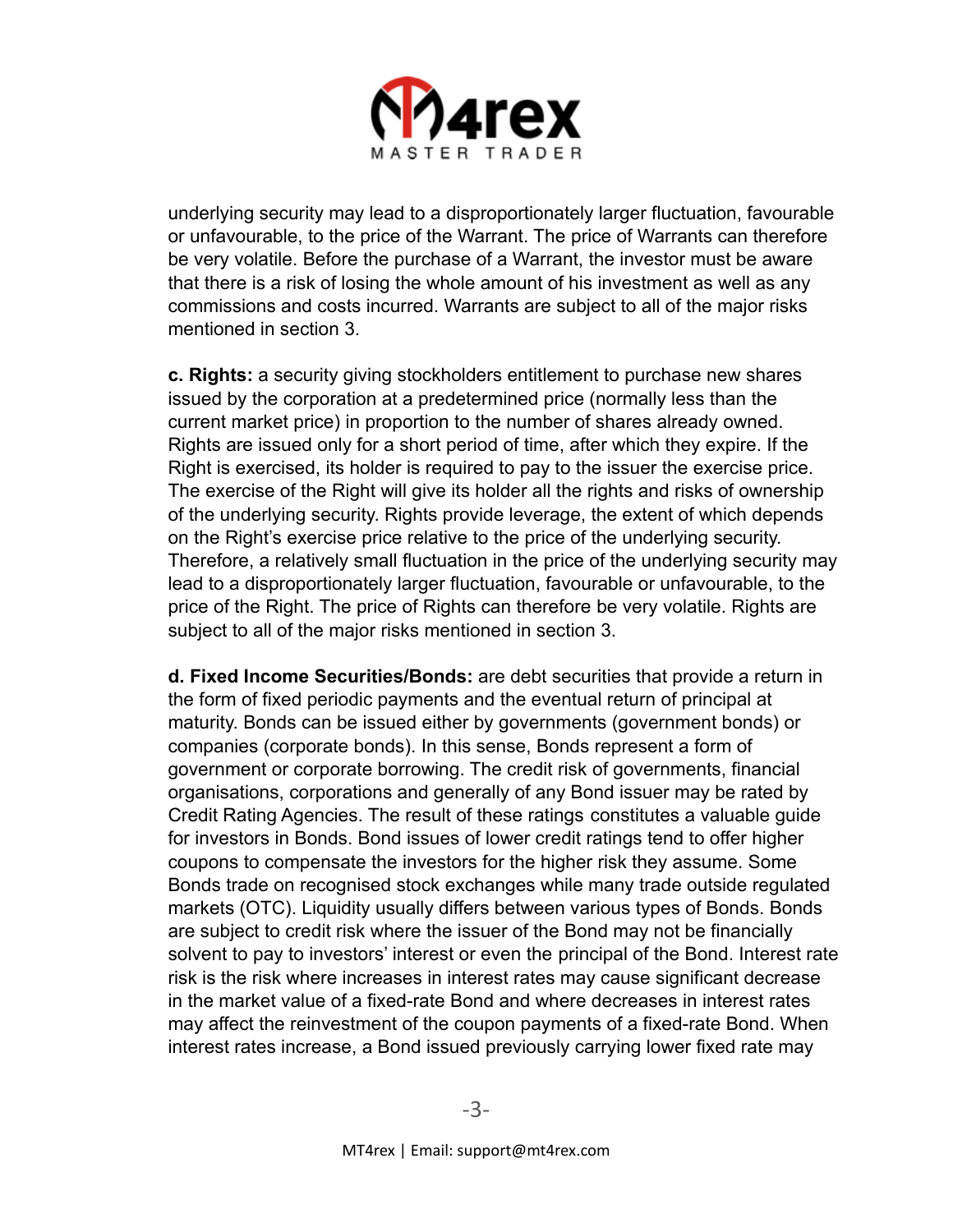

decrease in value. To his extend, the longer the maturity (duration) of the Bond the higher its sensitivity to changes in interest rates. When interest rates decrease, the coupon payments received from fixed-rate Bonds are reinvested at lower interest rates while coupon payments received by investors from floating-rate Bonds decrease.

**e. Convertible Bonds:** give the holder the option to exchange the bond for a predetermined number of shares in the issuing company. When first issued, they act just like regular corporate bonds with a slightly lower interest rate. Because convertibles can be changed into stock and thus benefit from a rise in the price of the underlying stock, companies offer lower yields on convertibles. If the stock performs poorly there is no conversion and the investor's return is below that of a nonconvertible bond.

**f. Callable Bonds:** are bonds that can be redeemed by the issuer prior to their maturity. Any difference between a Bond's call price and nominal value is the call premium. Call provisions expose investors to additional risks and are therefore issued with higher yields than comparable Bonds with no such provisions.

**g. Collective Investment Schemes:** involve an arrangement that enables a number of investors to 'pool' their assets and have these professionally managed by an independent fund manager. Investments typically include bonds and shares of listed companies but depending on the type of the scheme, they may include broader investments such as property. The ability to liquidate certain Schemes may be limited, depending on the terms of operation and the long time period of notice required for redemption during which the value of each unit may exhibit high volatility and possibly decrease. It is possible that there is no secondary market for such Schemes and hence such an investment may be liquidated only through redemption.

**h. Hedge Funds:** are aggressively managed portfolios of investments that use advanced investment strategies such as leveraged, long, short and derivative positions in both domestic and international markets with the goal of generating high returns (either in an absolute sense or over a specified market benchmark). Hedge funds are considered a riskier investment than traditional funds and are suitable for more experienced investors, since they are not regulated and lack transparency. They usually invest in risky or illiquid securities and although they target absolute returns, if they fail to manage risk, they may realise significant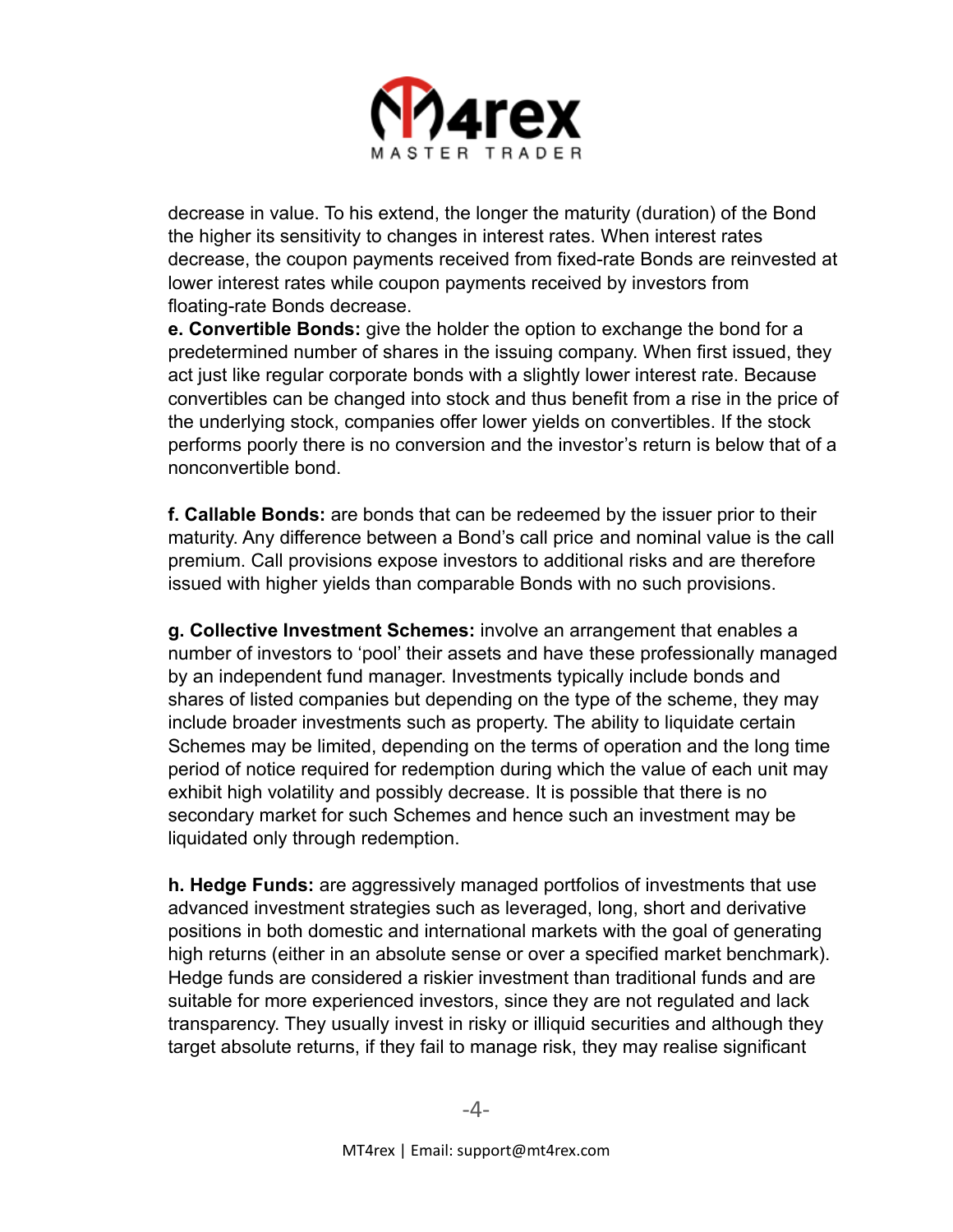

losses. Beyond the liquidity risk, Hedge Funds have the ability to leverage which means that a relative small fluctuation in the price of the underlying security may lead to a disproportionately larger fluctuation, favourable or unfavourable, to the value of the investment.

**i. Exchange Traded Funds (ETFs): are** securities that track an index, a commodity or a basket of assets like an index fund, but trade like a stock on an exchange. ETFs experience price changes throughout the day as they are bought and sold. Investment in ETFs expose investors to the same risks as the underlying securities but to a significantly lower degree due to the diversification of investments.

**j. Money Market Instruments:** are usually debt securities which mature in one year or less (Treasury Bills) and which are usually traded in local money markets. Risks related to this type of instruments are the liquidity risk, interest rate risk and credit spread risk.

**k. Futures:** are financial derivative contracts obligating the buyer to purchase an asset (or the seller to sell an asset), such as a physical commodity or a financial instrument, at a predetermined future date and price. Futures contracts detail the quality and quantity of the underlying asset; they are standardized to facilitate trading on a futures exchange. Some futures contracts may call for physical delivery of the asset, while others are settled in cash. The futures markets are characterized by the ability to use very high leverage relative to stock markets. Therefore, a relatively small fluctuation in the price of the underlying asset may lead to a disproportionately larger fluctuation, favourable or unfavourable, to the price of the future.

**l. Options:** are financial derivatives that represent a contract sold by one party (option writer) to another party (option holder) and trade on exchanges or Over the Counter (OTC). The contract offers the buyer the right, but not the obligation, to buy (call) or sell (put) a security or other financial asset at an agreed-upon price (the strike price) during a certain period of time or on a specific date (exercise date). Their value is derived from the market value of the underlying asset (shares, currencies, interest rates, commodities, financial indices or any combination) and its volatility, the time up to maturity as well as the interest rates. Call options provide the option to buy at certain price, therefore the buyer would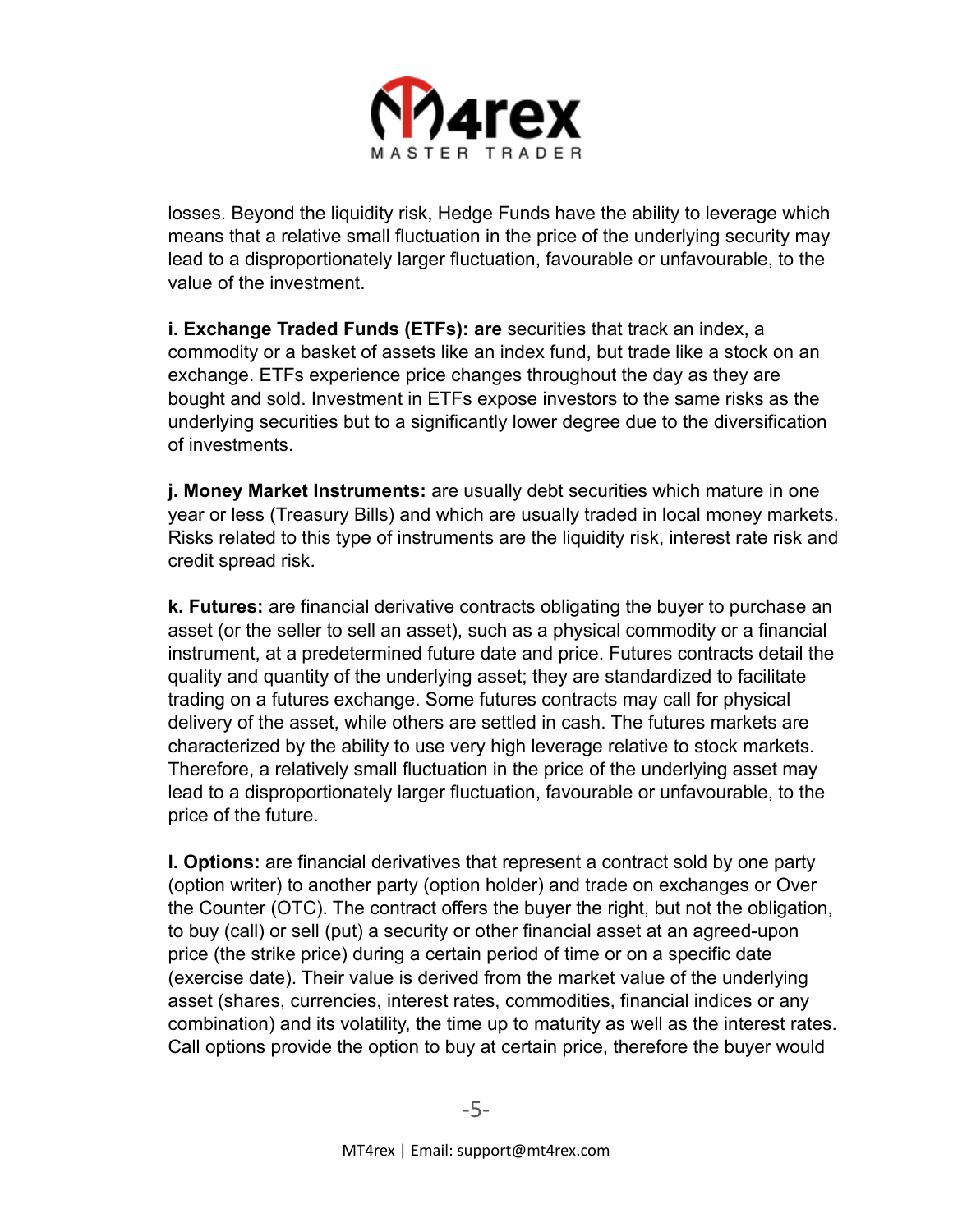

benefit from an appreciation of the stock's price, while put options give the option to sell at a certain price, therefore the buyer would benefit from a depreciation of the stock's price. Options are extremely versatile securities that can be used in many different ways. Traders use options to speculate, which is a relatively risky practice, while hedgers use options to reduce the risk of holding an asset.

**m. Swaps:** are derivatives in which counterparties exchange certain benefits of one party's financial instrument for those of the other party's financial instrument. The benefits in question depend on the type of financial instruments involved. For example, the most common type of Swaps is Interest Rate Swap Agreements. In interest rate swaps, one contracting party agrees to pay to the other contracting party a fixed interest rate on a pre-agreed principal amount for a specific time period. In exchange, he receives a floating interest rate on the pre-agreed principal for the specific time period. The principal in such type of Swaps is usually not exchanged. In every settlement date, payments of the contracting parties are netted so that there is only one payment made from the contracting party with the greater liability. Interest Rate Swap Agreements are usually used to convert a floating rate loan into a fixed rate one or/and vice versa. Another common type of Swaps is Currency Swap Agreements where the contracting parties exchange a specific amount in different currencies for a specific time period. In Currency Swap Agreements, there is an exchange of principal both at the inception and termination of the agreement, while the payments between the two contracting parties at the settlement dates are not netted since they are in different currencies. In such Agreements, there is no foreign exchange risk since the exchange rate is determined at the inception of the agreement. Depending on whether the investor wishes to be hedged against a possible rise or fall in the prices of the related commodity, he takes the appropriate "position" in the swap agreement (that is to pay a fixed or floating price). Even though no initial premium is required, in case the market "moves" against the investor then he may be required to pay the amount corresponding to the difference owed. Swaps include both credit and interest rate risk. Currency Swaps entail greater credit risk than Interest Rate Swaps due to the exchange of principal both at the inception and termination of the agreement as well as the payments from both parties at every settlement date.

**n. Contracts for Differences:** are contracts between two parties, typically described as "buyer" and "seller", stipulating that the seller will pay to the buyer